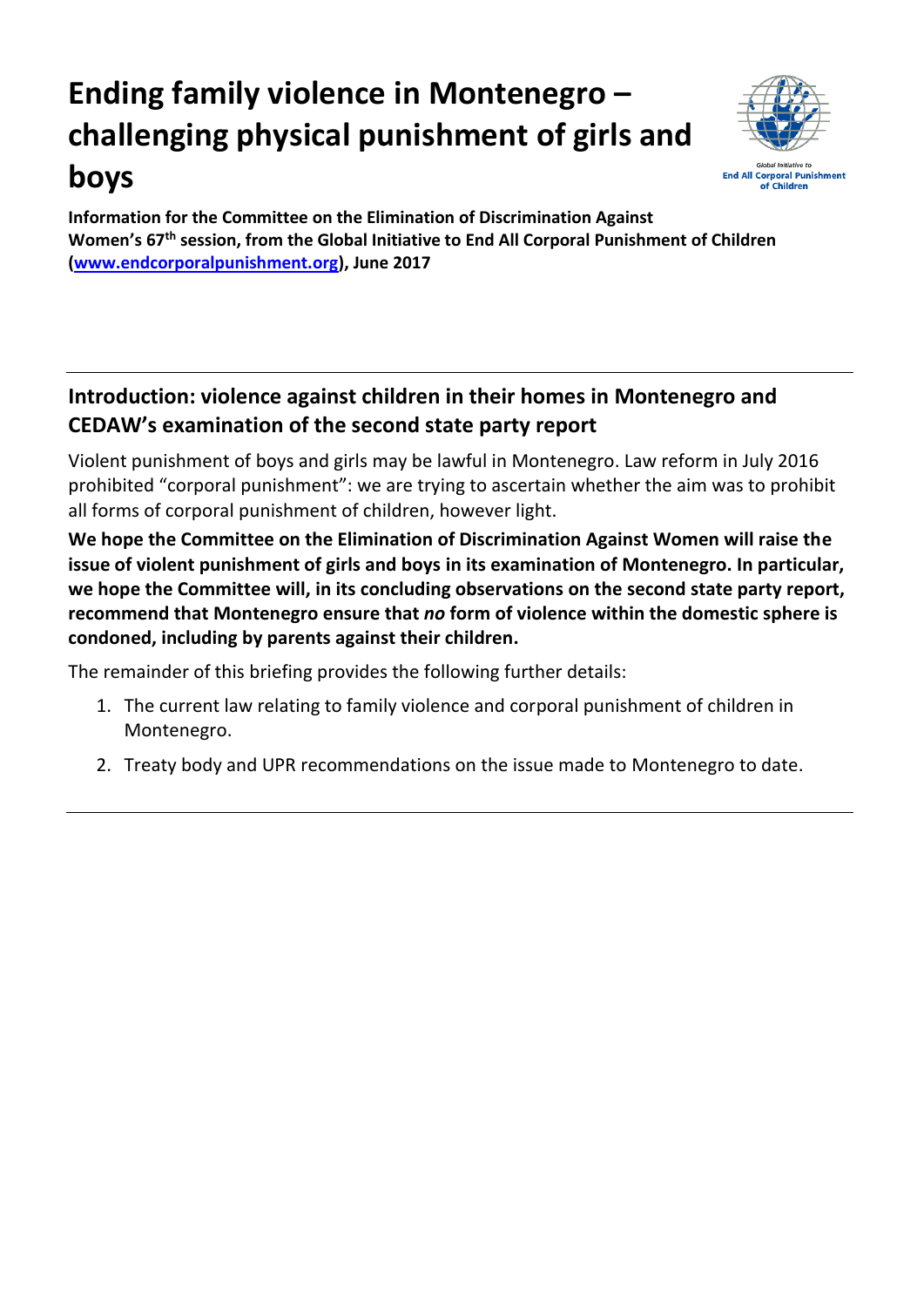# **1 Laws on the use of force in "correcting" children in Montenegro**

#### *Summary*

1.1 In Montenegro, violent punishment of girls and boys might still be lawful. A new Family Law was passed by the Parliament in July 2016 which prohibits "corporal punishment" – as the legislation does not define this term we are trying to ascertain whether the intention was to ban all forms of corporal punishment of children, however light.

## *Detail*

 $\overline{a}$ 

- 1.2 There is no legal defence for its use enshrined in law but provisions against violence and abuse in the Criminal Code 2004, the Family Act 2007, the Charter on Human and Minority Rights and Civil Liberties 2003 and the Law on Family Violence Protection 2010 do not include explicit prohibition of all corporal punishment in childrearing.
- 1.3 In reporting to the Committee Against Torture (CAT) in December 2012, the Government stated that corporal punishment is prohibited under articles 70 and 87 of the Family Law.<sup>1</sup> Article 70 of the Family Law 2007 states that "parents must not subject the child to humiliating actions and penalties that offend human dignity of the child and they are under an obligation to protect the child from such actions of other persons". However, this does not give a clear message that all forms of corporal punishment, without exception, are prohibited in childrearing. Article 87 addresses abuse of parental rights, stating that such abuse is present if a parent "abuses the child in a physical, sexual or emotional manner", but there is no indication that this is interpreted as prohibiting all corporal punishment. The Law on Prevention of Family Violence 2010 protects family members, including children, from physical force inflicted by other family members, whether or not it results in bodily injury. There is no indication that this applies to the use of force in "disciplining" children.
- 1.4 Despite the Government's 2012 statement to CAT on this issue, it subsequently accepted recommendations to prohibit corporal punishment in all settings made during the Universal Periodic Review of Montenegro in 2013, $2$  making a clear commitment to enacting prohibiting legislation: "Montenegro will embark on legal amendments to explicitly prohibit corporal punishment of children in all settings...."<sup>3</sup> In March 2014, the Government confirmed that it was preparing "legal amendments to explicitly prohibit corporal punishment of children in all settings".<sup>4</sup> In reporting to the Human Rights Committee in October 2014, the Government again stated that corporal punishment is prohibited in all settings.<sup>5</sup> However, it also reported that the National Plan of Action for Children 2013-2017 "envisages the implementation of at least three national campaigns to raise public awareness about the negative impact of corporal punishment of children in all settings" and that "there are plans for legislative amendments in order to explicitly define the prohibition of all forms of corporal punishment of children within the family, alternative forms of protection, schools, and institutions of children's and social welfare".<sup>6</sup>
- 1.5 In July 2016 a new Family Law was passed by the Parliament. Its article 9a states: "(1) Child shall not be subjected to corporal punishment or any other cruel, inhuman or degrading treatment. (2) The prohibition referred to in para 1 above shall pertain to parents, guardians and all other persons

<sup>1</sup> 14 March 2013, CAT/C/MNE/2, Second state party report, para. 174

<sup>&</sup>lt;sup>2</sup> 21 March 2013, A/HRC/23/12, Report of the working group, para. 118(5); 18 April 2013, A/HRC/23/12, Report of the working group: Addendum, para. 21

<sup>3</sup> 18 April 2013, A/HRC/23/12/Add.1, Report of the working group: Addendum, para. 21

<sup>4</sup> Statement by the Special Representative-Ambassador to the UN Human Rights Council, Ambassador Ms Maric-Dordevic, 25<sup>th</sup> session of the Human Rights Council, March 2014

<sup>5</sup> 22 October 2014, CCPR/C/MNE/Q/1/Add.1, Reply to list of issues, para. 30

<sup>6</sup> 22 October 2014, CCPR/C/MNE/Q/1/Add.1, Reply to list of issues, para. 34